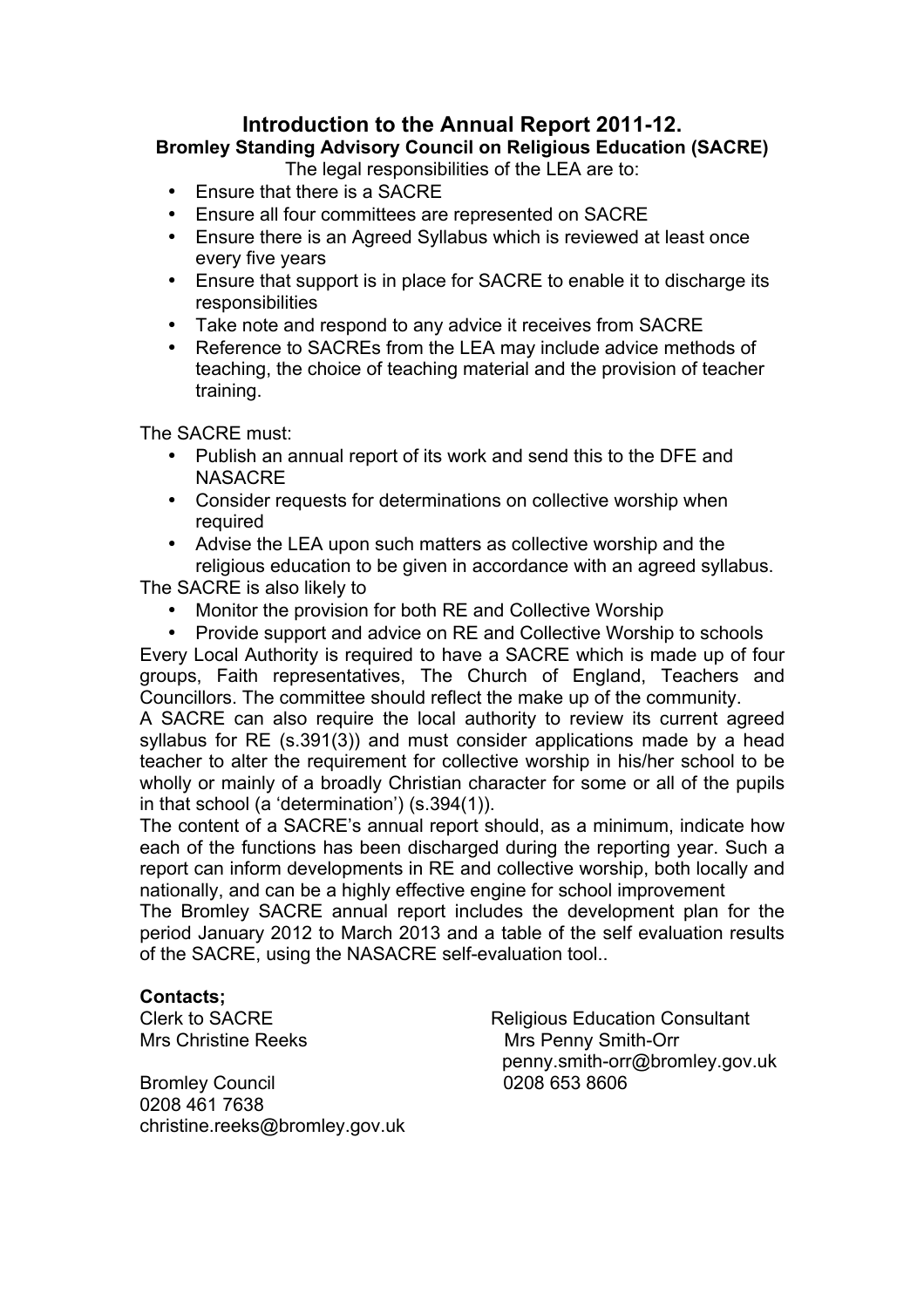#### **SACRE Membership Committee A**

Christian and other religious denominations Mr M Sweet Free Church (Chair) Mr S Gupta Hindu Mr S Mahmood Muslim Mr S Riat Sikh Mr Ray Hagley Free Church Mrs S Polydorou Humanist Co-opted Mrs Patricia Colling Roman Catholic

### **Committee B**

Church of England Representatives Mr C Town Revd. S Varney Cannon M Camp (until Spring 2012) Ms J Thompson (until Spring 2012) Mrs Virginia Corbyn (from Summer 2012)

## **Committee C**

Teacher Representatives Mr Jed Stone Mrs Fiona Hawkes Mrs Helen James (until Spring 2012) Mrs Jackie Tranchina Ms E Honey Mrs Arlene Fayne Mrs C Duncan

### **Committee D**

LEA Representatives Cllr. R Charsley Cllr R Adams Cllr D MacMul Until may 2012 Cllr G Norrie Cllr Mrs A Manning (Vice Chair) Cllr Stephen Carr From may 2012 Cllr Kate Lymer From May2012 Cllr David Jefferys From May 2012 **Officers** Mrs Beverley Johnston Assistant Director, Children and Young People **Services** Mrs P Smith-Orr - RE Consultant Mrs Christine Reeks – Clerk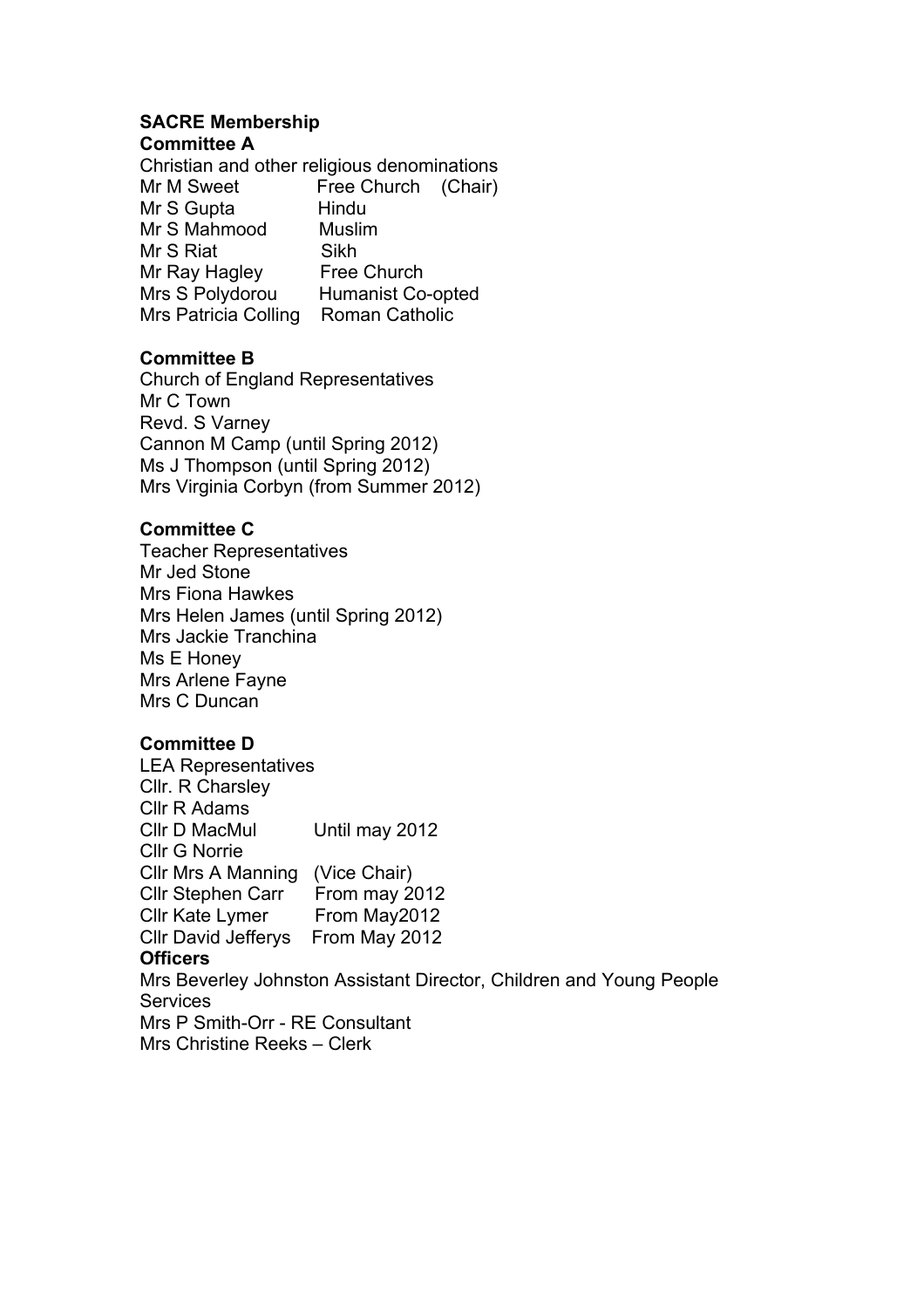## **Overview**

This report covers the academic year 2011-2012, three meetings of SACRE were held on the following occasions;

19th October 2011 at Bromley Civic Centre 1st February 2012 at Bromley Civic Centre 30<sup>th</sup> May 2012 at Bromley Civic Centre

All the work of Bromley SACRE is done with the aim of raising achievement in RE and improving the quality of teaching and learning, to improve the provision and quality of Collective Worship and to help promote pupils' spiritual, moral, social and cultural development.

In addition to the normal work of SACRE this year, the priorities of Bromley SACRE have been;

- To further develop members understanding of religious education in schools
- Make a Faith Directory for schools use
- To consider the need to review the Agreed syllabus

The headings below refer to the reporting and evaluating toolkit provided by NASACRE in October 2011.

### **Section 1 Standards and Quality of Provision of Religious Education: 1a. RE provision across the LA.**

### **1c Quality of learning and teaching**

It is increasingly difficult for the SACRE committee to obtain a picture of RE across the borough. During the year members of the committee visit a number of schools to observe an RE lesson a collective worship and to discuss with the coordinator, and sometimes the head teacher, how they can support the school. This academic year there were less visits to allow the RE consultant to work on the review of the syllabus. There were two visits to Primary schools by the committee and a visit as a speaker by the Sikh representative to another school.

The RE consultant held three network meetings with the Primary RE Coordinators and one extra meeting to discuss the syllabus review. These meetings and telephone and email discussions with schools allow some insight into the provision of RE in the borough.

From the answers to the questionnaire sent to schools regarding the review of the syllabus it is clear that many of the coordinators are working hard to provide the highest quality RE.

### **1b. Public Examinations**

The public examination results give information on standards and are provided for SACRE by the LA. All results at this stage are still provisional.

This year the results include those from Academies which were not part of the reported results last year. Nationally fewer pupils are being entered for the short course as it is being deleted by the Government however more students took the full course in Bromley than in the past 5 years. The results are good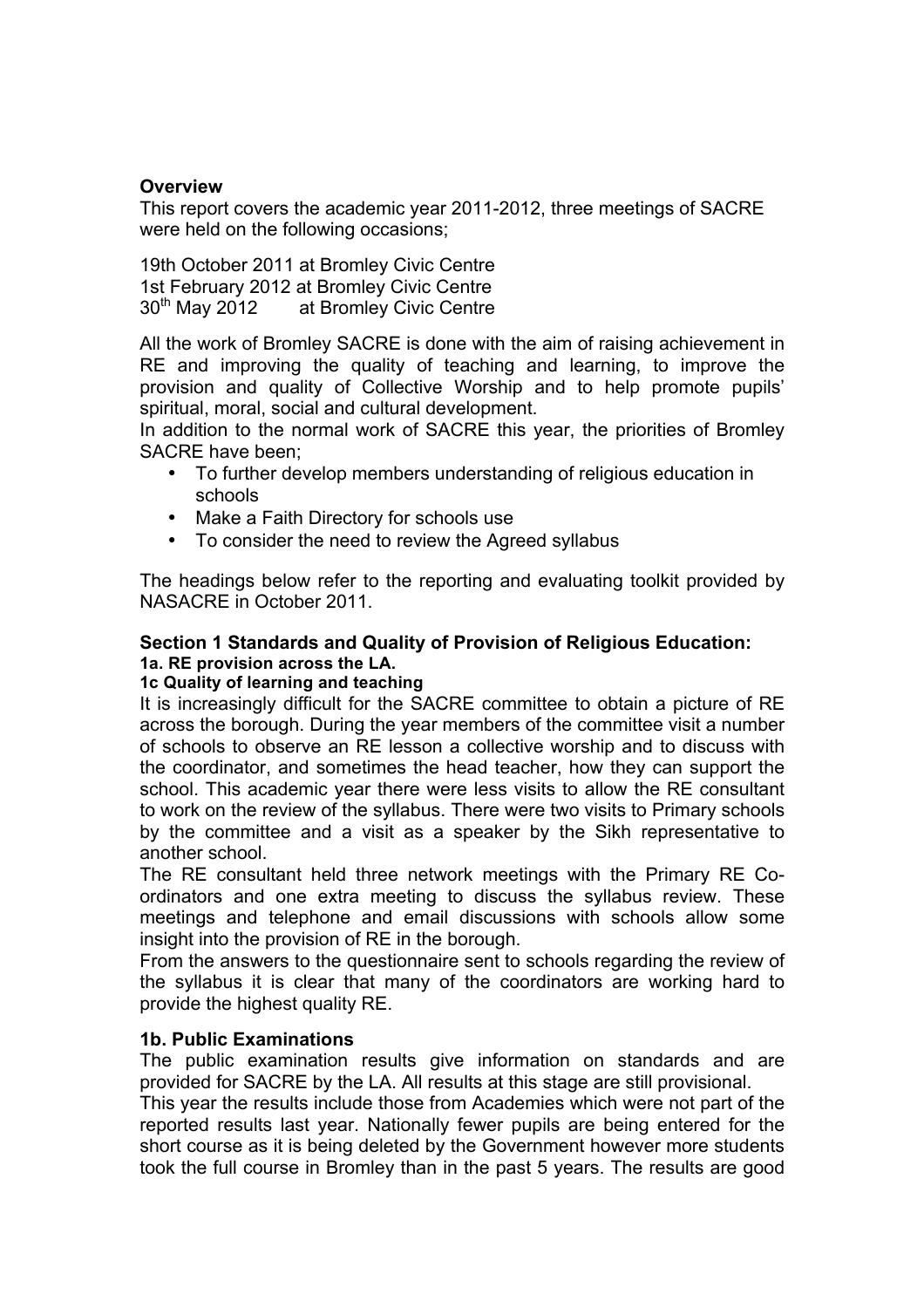and still well above the national average for A\*-C passes. In A level Religious Studies the results were good for both AS and A2 level. More schools entered pupils with 100% gaining a pass at A2. All the results in Bromley are well above the National Average results which is a credit to the teachers in KS4 and KS5.

| Year of     | Number of      | Number of      | <b>Bromley</b>   | <b>Schools</b>   |
|-------------|----------------|----------------|------------------|------------------|
| examination | <b>Bromley</b> | <b>Bromley</b> | schools: %       | nationally: %    |
|             | schools        | Candidates     | of students      | of students      |
|             |                |                | with $A^*$ - $C$ | with $A^*$ - $C$ |
| 2008        | 16             | 1407           | 76.0             | 72.5             |
| 2009        | 15             | 1288           | 77.3             | 73.4             |
| 2010        | 15             | 1198           | 77.5             | 73.1             |
| 2011        | 12             | 1082           | 85.8             | 73.3             |
| 2012        | 15             | 1466           | 80.8             | 74               |

### **GCSE Full Course in Religious Studies 2008-2011**

**SCHOOLS** (no. of pupils)**:** Bishop Justus (180), Beaverwood (31) Bullers Wood (69) Cator Park (155), Charles Darwin (18), Darrick Wood (234),Harris Academy Beckenham (30) Harris Academy Bromley (128 ) Hayes (27), Kemnal technology College (177) Langley Park Boys (35), Langley Park Girls (70), Newstead Wood (133), Ravens Wood (195), The Priory (78), The Ravensbourne (61)

#### **GCSE Short Course in Religious Education/Religious Studies 2008-2011**

| Year of<br>examination | Number of<br><b>Bromley</b><br>schools | Number of<br><b>Bromley</b><br>Candidates | <b>Bromley</b><br>schools: %<br>students<br>$A^*$ - C<br>grades | <b>Schools</b><br>nationally: %<br>students<br>$A^*$ - C<br>grades |
|------------------------|----------------------------------------|-------------------------------------------|-----------------------------------------------------------------|--------------------------------------------------------------------|
| 2009                   | 11                                     | 1078                                      | 54.5                                                            | 54.3                                                               |
| 2010                   | 11                                     | 1079                                      | 55.6                                                            | 54.6                                                               |
| 2011                   | 8                                      | 660                                       | 70.2                                                            |                                                                    |
| 2012                   | 8                                      | 700                                       | 70                                                              | 56.3                                                               |

**SCHOOLS** (no. of pupils): Bullers Wood (117), Coopers Technology College (174), Darrick Wood (1), Hayes (205), Harris Academy Bromley (1), Kemnal technology (3), The Ravensbourne (81), St Saviours and St Olave's (187).

### **AS Level in Religious Studies 2008-2011**

| Year of<br>examination | Number of<br><b>Bromley</b><br>schools | Number of<br><b>Bromley</b><br>Candidates | % Bromley<br>students with<br>grades A-E | % students<br>nationally with<br>grades A-E |
|------------------------|----------------------------------------|-------------------------------------------|------------------------------------------|---------------------------------------------|
| 2008                   |                                        | 26                                        | 100                                      | 93.3                                        |
| 2009                   | 13                                     | 44                                        | 93.1                                     | 92.6                                        |
| 2010                   | 10                                     | 50                                        | 80                                       |                                             |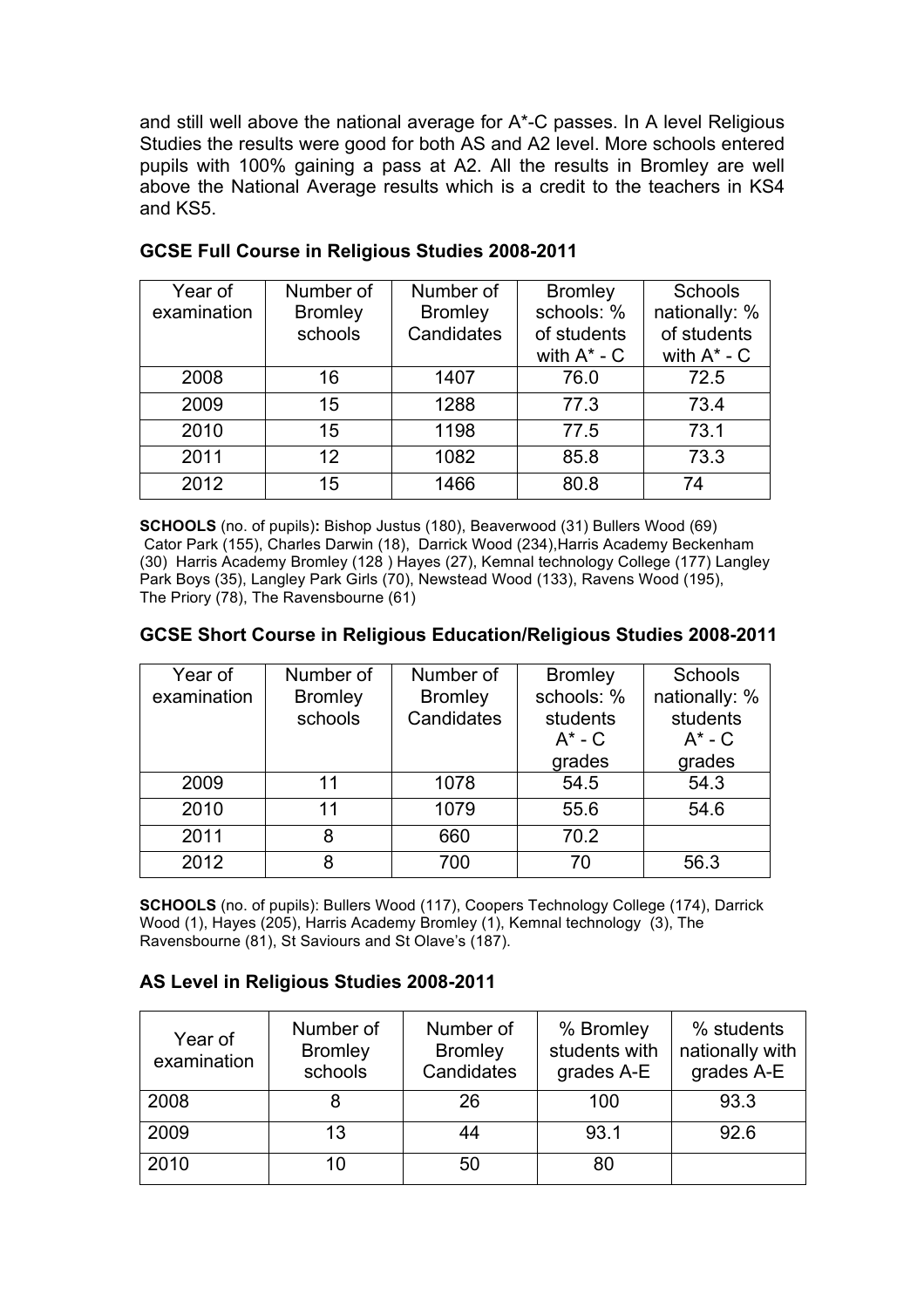| 2011 | c<br>◡    | $\sim$<br>ັບເ | 90.3 |      |
|------|-----------|---------------|------|------|
| 2012 | יי<br>ں ، | よつ<br>◡∠      | 96.2 | 64.5 |

**SCHOOLS** (no. of pupils): Beaverwood (7) Bishop Justus (4) Bromley College (1) Bullers Wood (5) Darrick Wood (2), Harris Academy Bromley (1) Hayes (8), Langley Park Boys (2) Langley Park Girls (6), Newstead wood (3) Ravens Wood (4) St Olaves & St Saviours (6) The Ravensbourne (2)

## **A level in Religious Studies 2008-2012**

| Year of<br>examination | Number of<br><b>Bromley</b><br>schools | Number of<br><b>Bromley</b><br>Candidates | % Bromley<br>students<br>grades A-E | % students<br>nationally<br>grades<br>$A-E$ |
|------------------------|----------------------------------------|-------------------------------------------|-------------------------------------|---------------------------------------------|
| 2008                   | 10                                     | 76                                        | 77                                  | 98.6                                        |
| 2009                   | 11                                     | 122                                       | 100                                 | 98.6                                        |
| 2010                   | 11                                     | 138                                       | 98.6                                |                                             |
| 2011                   | 10                                     | 142                                       | 100                                 | 80.4 A*-C                                   |
| 2012                   | 13                                     | 120                                       | 100                                 | 80.6                                        |

**SCHOOLS** (no. of pupils)**:** Beaverwood (2) Bishop Justus (14**)**, Bromley College (1) Bullers Wood (13), Cator Park (7) Darrick Wood (7), Harris Academy Bromley (3) Hayes (12), Langley Park Boys (8), Langley Park Girls (5), Newstead Wood (36), Ravens Wood (4), St Saviours and St Olave's (8), The Ravensbourne (7)

### **1d Quality of leadership and management, including the provision and management of resources.**

Again it is difficult to obtain this information. Discussions with head teachers at Schools that are visited by SACRE have shown that there is strong support for RE and most coordinators report that they are well supported in schools.

The resource centre has closed and the resources spread through the borough and into Kent. Many schools have their own selection of resources and many Coordinators have researched the internet and also made their own resources.

### **1e. Recruitment and retention of skilled specialist RE staff**.

SACRE has little knowledge of this aspect.

### **1f. Relations with academies and other non-LA maintained schools**

Secondary schools in Bromley which are academies have retained the same RE staff. Members of the teacher group on SACRE include teachers from academies. In the Spring term the RE Consultant met went to a meeting of a group of Secondary RE teachers and discussed RE provision with them.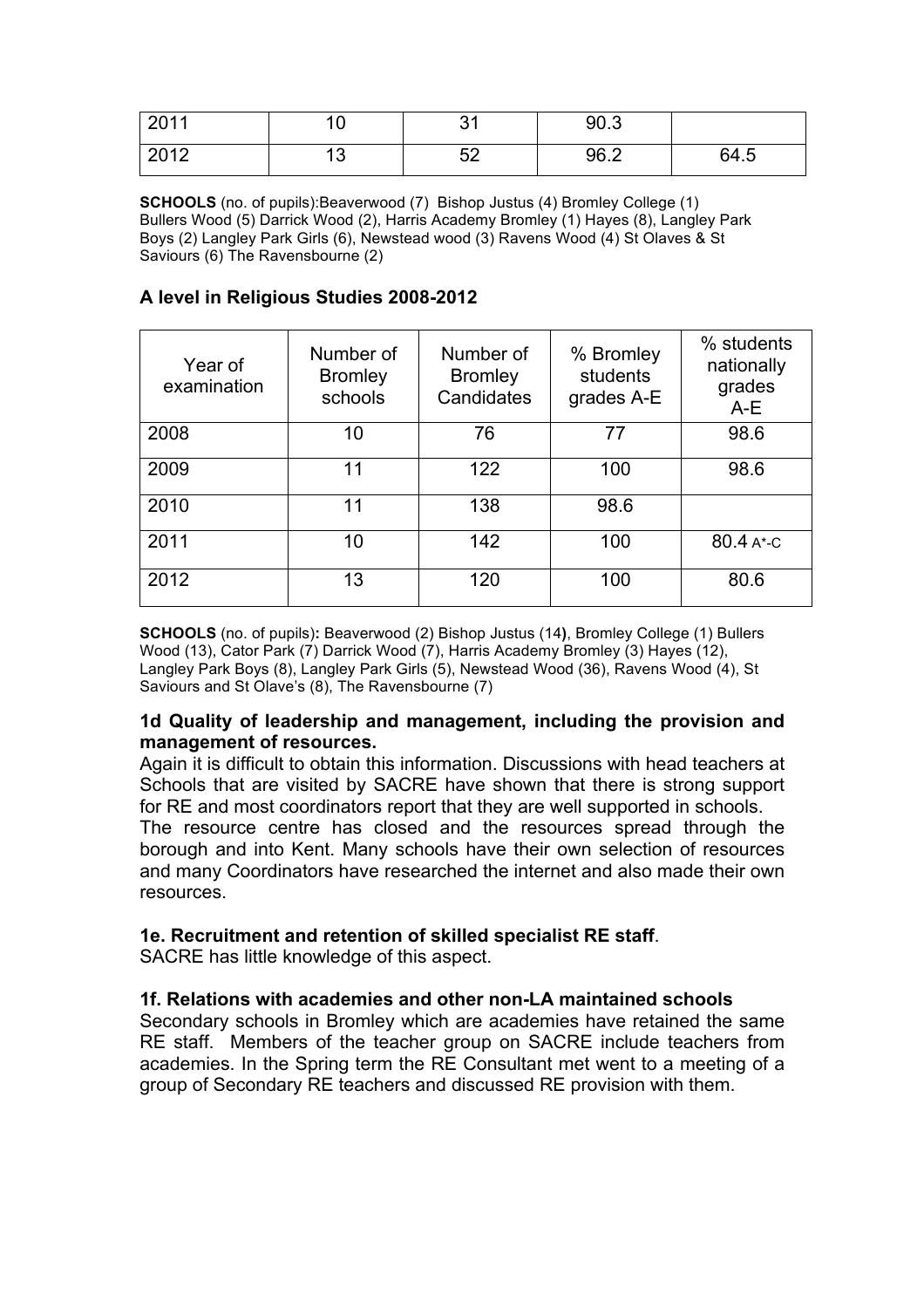### **Section 2: The Effectiveness of the Locally Agreed Syllabus**

**2a – The review process. 2b – The quality of the local Agreed Syllabus**

**2c – Launching and implementing the Agreed Syllabus**

### **2e** - **Developing the revised agreed syllabus; 2f - Making best use of National Guidance**

The review process has taken place during this academic year and it has been decided to revise the primary scheme of work. The RE coordinators were sent a comprehensive questionnaire and invited to a meeting at the EDC to discuss their answers, the analysis of the results was also discussed at the SACRE meetings. On the advice of the teachers the scheme will now include more material on the teaching of other faiths and allow coordinators to fit the scheme into the various ways the curriculum is organised in different schools, rather than being written as individual lessons. Discussions with the local authority resulted in an agreement for the Consultant to work on new syllabus units during her current contracted time of 29 days. It was decided that the secondary scheme was suitable to remain as it was written by Bromley teachers and the Diocesan adviser much more recently than the Primary scheme. The current Agreed Syllabus uses the Non statutory National Framework in its entirety as a basis.

It is to be hoped that a launch event will take place in the summer term 2013.

#### **2d – Membership and training of the Agreed Syllabus Conference (ASC)** This will be addressed during the next academic year**.**

## **Section 3: Collective worship**

#### **3a – Supporting pupil entitlement; 3b – Enhancing the quality of provision of collective worship; 3c – Responding to requests for determinations**

The chair of Bromley SACRE runs the Spinnaker organisation and many schools in Bromley have visits from representatives who carry out collective worship on a regular basis. There is a comprehensive guidance document 'Reflective Pools' Refreshing Collective Worship in Bromley Schools' which has been sent to all schools and can be found on the Fronter page. The chair of Bromley SACRE runs the Spinnaker organisation and many schools in Bromley have visits from representatives who carry out collective worship on a regular basis.

There have been no determinations regarding collective worship this year.

### **Section 4: Management of SACRE and Partnership with the LA and other stakeholders**

# **4a – SACRE meetings; 4b – Membership and training;**

## **4c – Improvement/development planning; 4d – Professional and financial support; 4e** - **Information and advice**

Three meetings per year are held this year all meetings have been quorate. The clerk to SACRE, both for administration and minute taker at meetings, was Mrs Christine Reeks. The RE consultant was Mrs Penny Smith-Orr employed for 35 days per year, 6 of which are to administer the Youth SACRE.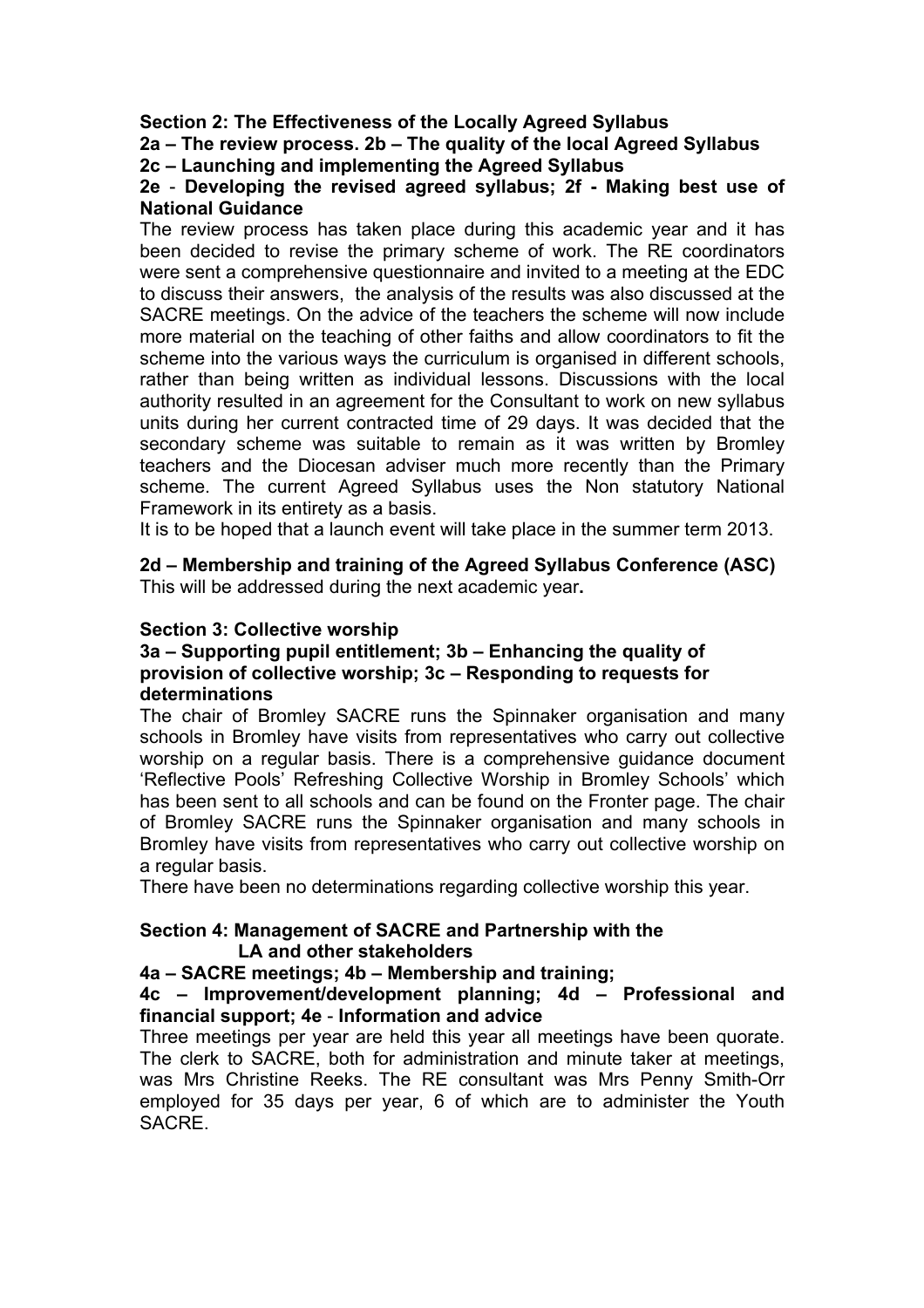This year the committee has included a new Jewish representative and a new Diocesan adviser as well as new teacher reps on the teacher group; there is a vacancy on the Church of England group.

Training of the whole SACRE committee has taken place during this year and the last year using the NASACRE training cd. This has included work on being an effective SACRE. A presentation from 'Discover Islam' was received with interest by the committee. During this academic year the committee has also listened to presentations from Primary and Secondary teacher members on what RE looks like in their schools and how it is planned and developed. The development plan, drawn up with the deputy director of education and the Chair of SACRE is to be seen as appendix A below.

There is a budget for SACRE which was worked out with the LA at two meetings during the Spring term and covers the period until March 2013.

The RE consultant is a member, and on the executive, of the Association of RE Inspectors, Advisers and Consultants, and is the secretary of the London and South East Region. Information from this body informs the SACRE's work. Bromley SACRE is a member of the National Association of SACRES.

Members of the committee and the RE Consultant attended the AGM of NASACRE and the London SACREs annual meeting and reported to the committee on these. The RE Consultant attended a summer conference of RE advisers courtesy of Bromley LA. During meetings issues of the future of RE, taking RE forward in Bromley, the All Party Parliamentary Group for RE and the new RE Quality Mark were also debated. Members of the committee are involved in interfaith activities in Bromley. The chair and consultant are members of other SACREs which supports the information available to the committee.

### **4f – Relations with the Academies sector**

See 1F

# **Section 5: Contribution of SACRE to promoting cohesion across the Community**

### **5a – SACRE's membership; 5b SACRE's understanding of the local area 5c – SACRE's engagement with the community cohesion agenda;**

The Borough of Bromley continues to be less religiously diverse than other London boroughs; however the SACRE committee is representative of the groups found in Bromley.

The Muslim representative once again organised the annual competition for schools on the 'True Meaning of Islam' four schools entered and members of the committee attended the prize giving event in Darul Uloom School in Chislehurst, a report on this is to be found in appendix 2 below.

In the summer members of the committee worked on making a route in Bromley for the South London Interfaith groups Olympic year walks. The Roman Catholic representative undertook to organise the walking day which was a success.

The current syllabus is not explicit in the regard of the promotion community cohesion. This responsibility will form part of the review. Members of the committee are involved in interfaith activities in Bromley. The chair and consultant are members of other SACREs which supports the information available to the committee.